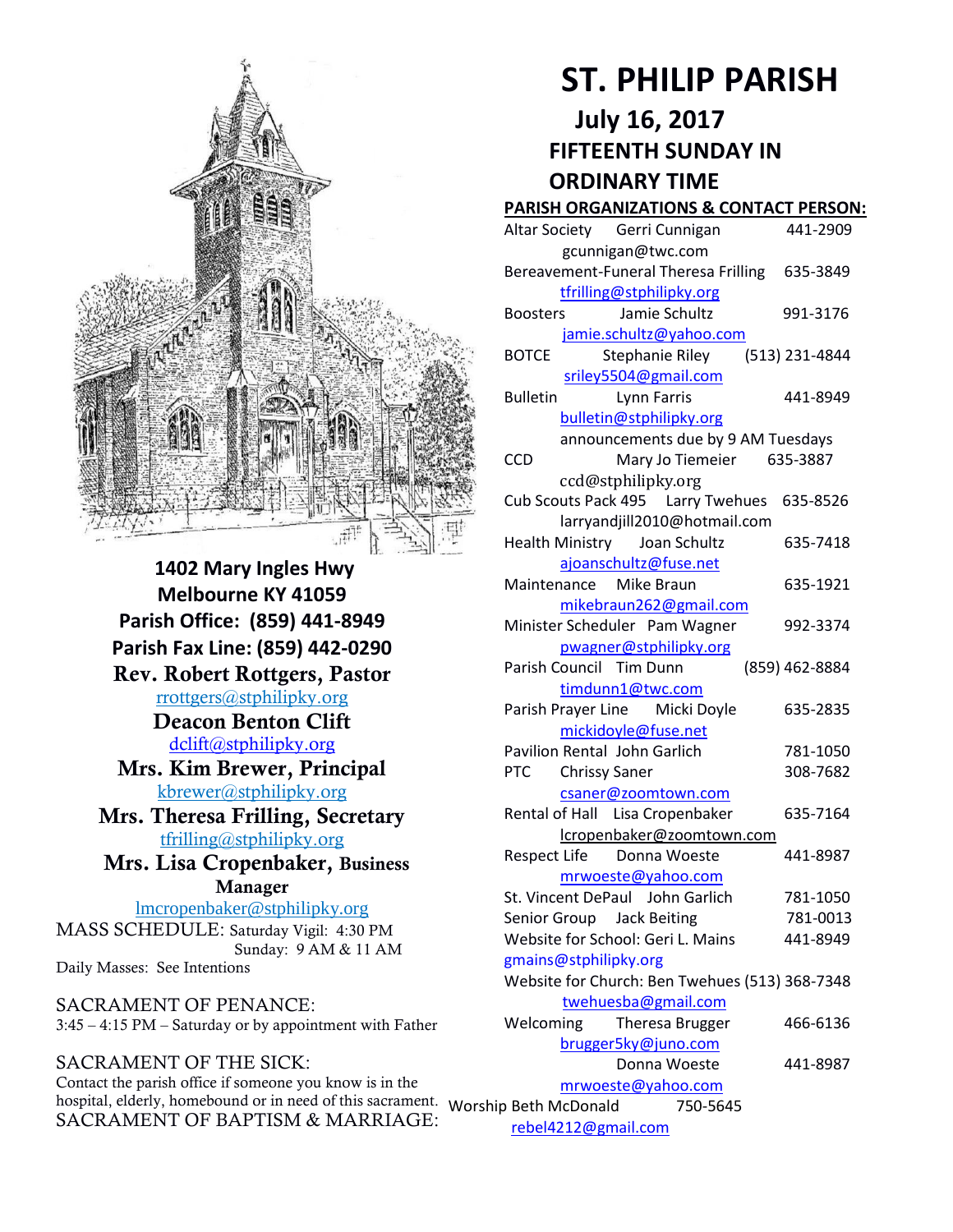## **MASS INTENTIONS:**

#### **Sunday, July 16**

4:30 PM Charles Melville 9:00 AM Maynard & Hilda Futscher 11:00 AM Belew, Neises & McBride Families

#### **Tuesday, July 18**

8:30 AM Leonora Krift Family

#### **Wednesday, July 19**

8:30 AM Living & Deceased of St. Philip Parish

#### **Friday, July 21**

8:30 AM Nick Black

#### **Sunday, July 23**

4:30 PM Ralph & Rodney Giar 9:00 AM Bill Twehues 11:00 AM Mike Riley

#### **STEWARDSHIP**

Collection from July  $2^{nd}$ : : \$6,880.00 Utility: \$1,250.00 Endowment: \$205.00 Norbert Frilling Fund: \$300.00 Peter's Pence: \$35.00

Collection from July  $9^{th}$ : \$4,379.30 Utility: \$900.00 Endowment: 230.00 Norbert Frilling Fund: \$60.00

THANK YOU FOR YOUR GENEROSITY!

## *OTHERS FIRST* **– JULY**

Paper, paper, and more paper. The school goes through so many reams of copier paper each month. Let's stock their closet shelves with several hundred reams of copier paper to supply them for the entire school year. This is a tremendous savings for our school. Watch for sales and look for coupons. Often you can find rebates available at local office supply stores.

## **FLOWERS FOR MARY:**

We asked that parishioners bring in flowers from home during the month of May. It was great to see fresh flowers there in June and July, too. Please feel free to continue this wonderful honor for our Blessed Virgin.

## **SAVE THE DATE: AUGUST 14th:**

Father Bob will have a special Mass on Monday, August  $14<sup>th</sup>$ , at 7:00 p.m. for all affected by addiction. This is the feast day of St. Maximilian Kolbe, patron saint of addictions.

## **The seed is the word of God, Christ is the sower.**

## **NOTE FROM FATHER BOB:**

It is with great joy that I am able to announce that our own **Tim McDonald** has been officially accepted by the Diocese of Covington to start his studies and formation for the priesthood. Tim will be attending the Pontifical College Josephinum in Columbus this fall. Please keep him in your prayers.

## **SYMPATHY NOTES:**

We extend our deepest sympathy to the family of Alvin Reinert. He passed away on June 23<sup>rd</sup> and the Mass was held here on July 7<sup>th'</sup>. Rest in peace, Al. We also extend our deepest sympathy to the family of Lorri Mounce. Her mom, Bernice Hehman, passed away on July 1<sup>st</sup>. Rest in peace, Mrs. Hehman.

## **FLOWERS ON THE ALTAR:**

The flowers on the altar this week are in memory of the Belew, Neises and McBride Families.

## **ST. PHILIP SENIORS:**

Our July meeting will be the  $17<sup>th</sup>$  at 12:30 p.m. in the parish center. Please, feel free to join us! If you have any questions, please call Jack Beiting (781.0013).

## **NCC ANNUAL GOLF OUTING:**

Our outing will be Friday, August 4<sup>th</sup>. Please visit our website (ncchs.com) for all the details and registration information. Guest speaker at the post-party will be John Brannen, NCC alum and NKU head basketball coach.

#### **VIRTUS REMINDER:**

The July bulletin has been posted and is due on July 31<sup>st</sup>. Thank you for keeping your account current.

## **VIRTUS INFORMATION:**

St. Philip's will host a Virtus session on Saturday, September  $9<sup>th</sup>$  at 9:00 a.m. in our parish center. We are always looking for volunteers to help at school. For more information, please contact Theresa at the rectory for more information (441.8949).

## **ST. VINCENT DePAUL MEMBERS:**

Please join us for our July meeting on Thursday, the  $27<sup>th</sup>$ , at 7:00 p.m. in the school library. Thank you.

## **CATHOLIC ORDER OF FORESTERS:**

COF will sell tickets after masses the weekend of July 29<sup>th</sup> and 30<sup>th</sup>. The tickets are \$5 each on split the pot with all proceeds going to Diocese of Covington Seminarian Scholarship Fund. There will be 3 winners, 1st place -  $35\%$  of pot, 2nd - 10% of pot and  $3<sup>rd</sup>$  will receive 5%. The raffle is on August 21st and you need not be present to win. Please support this great cause!

**The seed that falls on good ground will yield a fruitful harvest.**